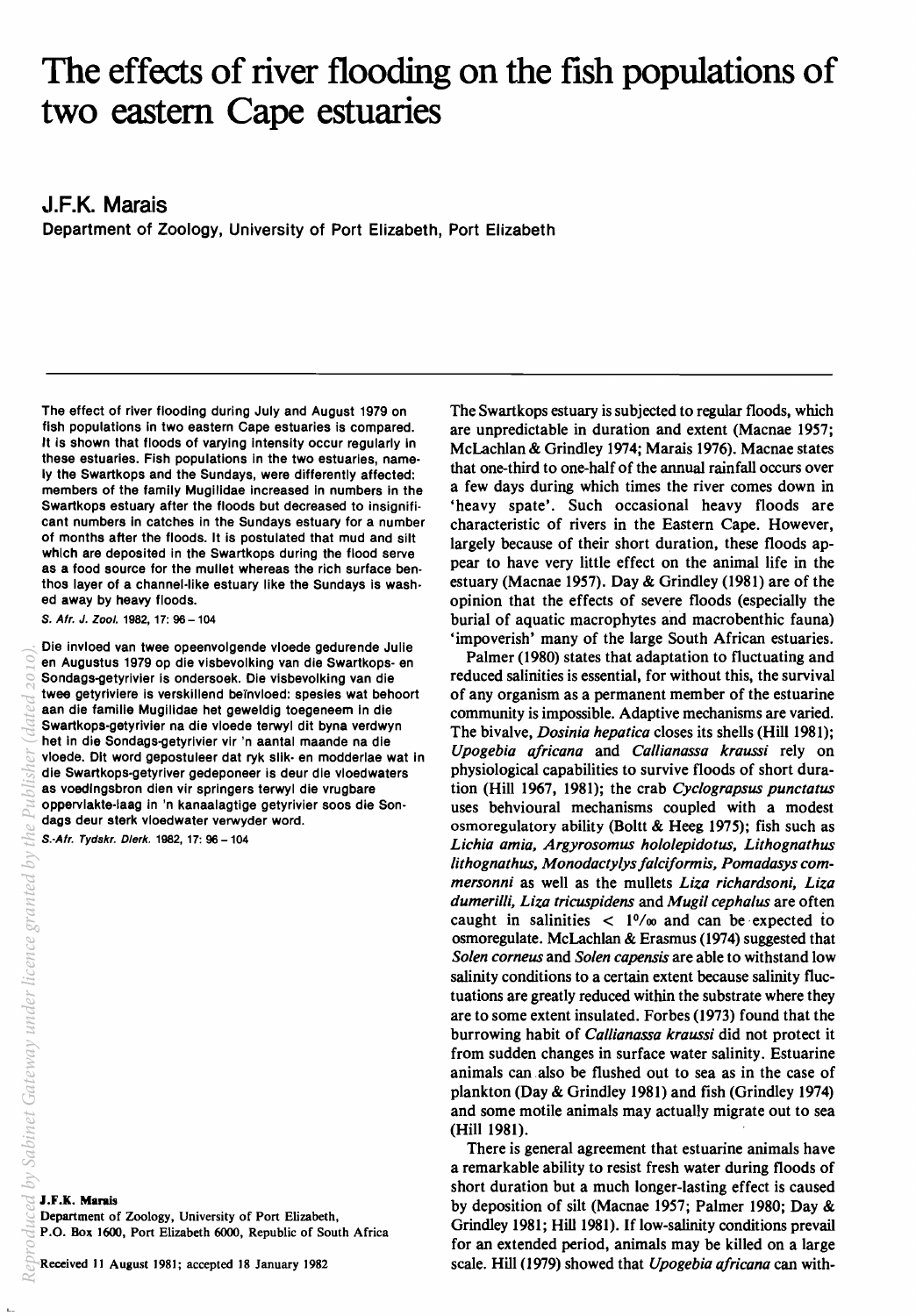stand salinities as low as  $1,70/\infty$  for not longer than eight days. McLachlan & Grindley (1974) gave an account of the decimation of *Solen corneus* and *Macoma litoralis* in the middle regions of the Swartkops estuary owing to a flood in 1971. Hanekom (pers. comm.) quantified the ef- . fect of prolonged floods on macrobenthic animals during September 1975 and found that the populations of *Solen corneus* and *Upogebia africana* in the middle reaches of the Swartkops estuary were reduced by approximately 85 and 25% respectively. According to Hanekom these animals were either killed by the low salinity or flushed out to the sea. An account of the disrupted distribution patterns of zooplankton in the Swartkops estuary is given by Wooldridge & Melville-Smith (1979).

Longhurst (1957) studied the effects of floods on the natural food organisms and thus on the fish population of a West African estuary. The extent to which fish populations are affected by sudden drastic changes in salinity and substratum has not yet been investigated in South African estuaries. In this present study the effect of flooding on the abundance of fish in the Swartkops and Sundays estuaries is described.

## **Site description**

The Swartkops estuary enters Algoa Bay approximately 10 km north-east of the Port Elizabeth harbour. The fresh waters of the Swartkops estuary are derived from the Elands and Swartkops Rivers which originate in the Grootwinterhoek mountains. They flow parallel to each other in steep narrow valleys and join shortly after entering the flood pain about 31 km from the estuarine mouth. The

> **VAN REVENE**VEL **PARTICULUS**

GRAAF

REINET

main stream, the Swartkops, is dammed about 40 km from the estuary mouth by the Groendal dam (Figure 1).

The Sundays estuary opens into Algoa Bay approximately 25 km to the north-east of the Swartkops estuary. The river originates in the Karoo near Nieu-Bethesda. It fills Lake Mentz near Jansenville from where a steady flow of fresh water is released (Figure 1). In contrast to the Swartkops River estuary, the Sundays River has no salt marshes or extensive intertidal mud- and sand-flats. It was described by Wooldridge & Melville-Smith (1979) as 'channel-like' along its entire length with only a narrow intertidal zone. Owing to this characteristic, flushing of the estuary during floods is virtually complete (Baird & Erasmus 1977).

# **Methods**

Catch per unit effort (CPUE) of fish in the Swartkops and Sundays estuaries was obtained by means of gill-nets. Each gill-net consisted of five lO-m sections 3 m deep with stretched mesh sizes of 55; 70; 85; 110 and 145 mm, and each covered 150 m<sup>2</sup>. They were laid for a 12-h period (from dark till dawn) across the estuary. The catch per unit effort is regarded as the number or mass of fish caught by the 150- $m<sup>2</sup>$  net during a 12-h period.

Catches were made in the lower, middle and upper reaches of both estuaries shortly after the floods and were initially repeated bi-weekly and later at monthly intervals. The catch results are compared to the mean values obtained over extended periods: Swartkops estuary, September 1975 to January 1979; Sundays estuary, December 1976 to December 1979.

Surface water salinity was measured by a hand-held

3O'E

ALGOA BAY

ALGOA BAY

30<sup>-</sup>S DURBAN SOUTHERN AFRICA

.f~!;l INDIAN OCEAN

35'S 20"E 25'E

SUNDAYS ESTUARY

**MACKAY**<br>BRIDGE

SWARTKOPS ESTUARY

 $3 \text{ km}$ 

REDHOUSE

COLCHESTER

NAT ROAD **BRIDGE** 

> **AMSTERDAM HOEK**



**UITENHA** 

SWARTHORS

GÉ

MO<sub>A J-50</sub>

**ALGOA BAY** 

97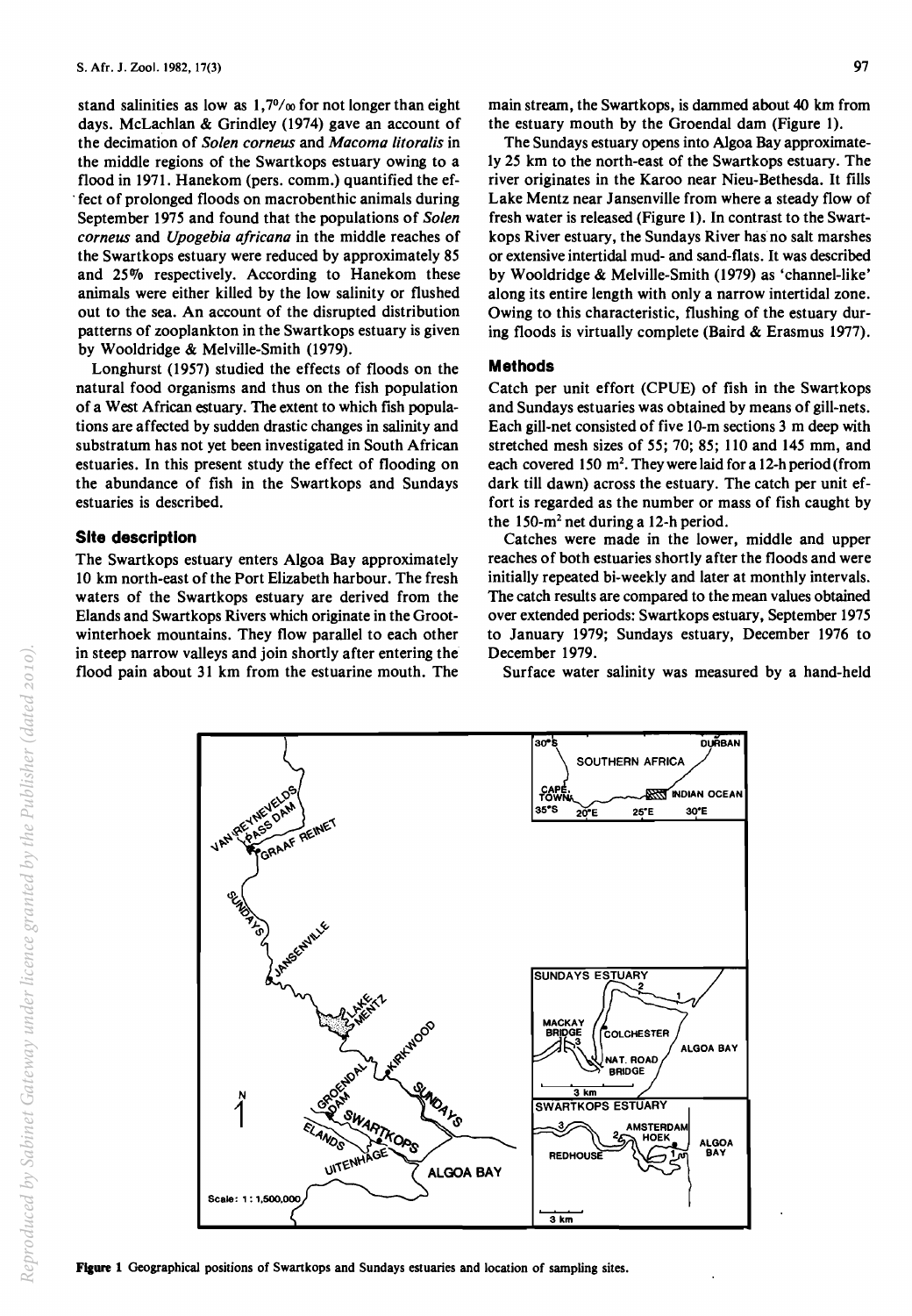refractometer in the morning prior to the lifting of the nets on each occasion when netting took place. On some occasions bottom salinity was measured.

The nature conservation officer stationed at the Swartkops estuary furnished data on dead animals, which accumulated in the grids of the inlet channel to the Swartkops Power Station, two days after the August 1979 flood.

# **Results**

Mean catch composition (compiled from normal and postflood data) is largely similar when the three stations sampled at Swartkops are compared with their counterparts in the Sundays estuary (Tables  $1 - 3$ ). However, the floods that occurred during July and August had a completely opposite effect on catch composition in the middle

| Table 1 A comparison of CPUE from the mouth regions of the Swartkops and Sundays estuaries after two |  |
|------------------------------------------------------------------------------------------------------|--|
| successive floods in 1979. Mean CPUE obtained over an extended period (26 catches in Swartkops and   |  |
| 17 in Sundays) is also given                                                                         |  |

|                          |                          |                  |                   |              |           |                  | <b>Swartkops</b> |                    |           |                  |             |                         |            |                  |           |
|--------------------------|--------------------------|------------------|-------------------|--------------|-----------|------------------|------------------|--------------------|-----------|------------------|-------------|-------------------------|------------|------------------|-----------|
| Date                     |                          |                  | $9/1975 - 1/1979$ |              | 27/7/1979 |                  | 7/8/1979         |                    | 28/8/1979 |                  | 4/9/1979    |                         | 29/9/1979  |                  | 24/1/1980 |
| Salinity:<br>$(^{0}/00)$ | Surface<br><b>Bottom</b> | 33,7             |                   | Flood        | 6,0       |                  | 25,0             | Flood              | 12,0      |                  | 3,0         |                         | 10         |                  | 35<br>36  |
|                          |                          |                  | Mass              |              | Mass      |                  | Mass             |                    | Mass      |                  | <b>Mass</b> |                         | Mass       |                  | Mass      |
| <b>Species</b>           |                          | $\boldsymbol{n}$ | (g)               | n            | (2)       | $\boldsymbol{n}$ | (g)              | n                  | (g)       | $\boldsymbol{n}$ | (8)         | n                       | (g)        | $\boldsymbol{n}$ | (g)       |
| L. richardsoni           |                          | 3,0              | 1 0 3 0           | 4            | 1 2 2 9   | $\mathbf{1}$     | 256              | $\overline{\bf 4}$ | 1 048     | 10               | 2 2 9 9     | $\overline{2}$          | 306        | $\overline{2}$   | 382       |
| M. cephalus              |                          | 4,9              | 1810              | 13           | 4 8 4 6   | $\overline{2}$   | 1 1 3 4          | 5                  | 2 1 7 9   | 5                | 1 778       | 5                       | 2 4 4 6    |                  |           |
| L. tricuspidens          |                          | 3,6              | 642               | 4            | 936       | 4                | 1464             |                    |           |                  |             | 9                       | 2 3 0 1    |                  |           |
| L. dumerili              |                          | 0,7              | 85                | $\mathbf{I}$ | 155       | $\mathbf{1}$     | 82               | $\mathbf{1}$       | 133       | 3                | 403         | 9                       | 1 3 4 7    |                  |           |
| V. buchanani             |                          |                  |                   |              |           |                  |                  |                    |           | $\mathbf{1}$     | 2 300       |                         |            |                  |           |
| L. macrolepis            |                          |                  |                   |              |           |                  |                  |                    |           |                  |             |                         |            |                  |           |
| Mugilidae                |                          | 12,2             | 3 5 6 7           | 22           | 7 1 6 6   | 8                | 2 9 3 6          | 10                 | 3 3 6 0   | 19               | 6780        | 25                      | 6 400      | $\overline{2}$   | 382       |
| P. commersonni           |                          | 3,9              | 3 8 5 0           | 10           | 12 214    | 6                | 7 5 1 2          | 5                  | 5 9 6 7   |                  |             | 10                      | 11 980     |                  |           |
| R. holubi                |                          | 2,9              | 273               | 13           | 1 3 8 1   | $\mathbf{1}$     | 103              | 3                  | 292       |                  |             | 6                       | 478        |                  |           |
| L. amia                  |                          | 1,0              | 434               |              |           |                  |                  |                    |           |                  |             |                         |            |                  |           |
| T. feliceps              |                          | 1,0              | 539               | 26           | 15 20 6   |                  |                  |                    |           |                  |             |                         |            | 12               | 5 8 9 5   |
| E. machnata              |                          | 1,0              | 1844              |              |           |                  |                  | 6                  | 16 000    | 3                | 6 800       | 6                       | 12 360     | 1                | 2 2 5 0   |
| A. hololepidotus         |                          | 0,8              | 431               | $\mathbf{1}$ | 2 1 5 0   | 1                | 508              |                    |           | $\mathbf{1}$     | 457         | $\overline{\mathbf{3}}$ | 2 5 4 1    | 1                | 129       |
| M. aquila                |                          | 0,9              | 383               |              |           |                  |                  |                    |           |                  |             |                         |            | 4                | 5 9 7 3   |
| $+ 7$ other spp.         |                          | 1,0              | 528               | $\mathbf{1}$ | 389       |                  |                  | 3                  | 4 4 6 9   | $\mathbf{1}$     | 664         | 3                       | 874        | 1                | 298       |
| Total                    |                          | 24,7             | 11849             | 73           | 38 506    | 16               | 11 059           | 27                 | 30 088    | 24               | 14 701      | 53                      | 34 633     | 22               | 14 9 27   |
|                          |                          |                  |                   |              |           |                  | <b>Sundays</b>   |                    |           |                  |             |                         |            |                  |           |
| Date                     |                          |                  | $12/76 - 12/79$   |              |           | 3/8/1979         |                  |                    | 1/10/1979 |                  | 16/10/1979  |                         | 13/11/1979 |                  | 6/12/1979 |
| Salinity:                | Surface                  |                  | 24,0              | Flood        |           | 16,5             | Flood            |                    | 26,0      |                  | 19,0        |                         | 26,0       |                  | 32,0      |
| (0/00)                   | <b>Bottom</b>            |                  |                   |              |           | 30,0             |                  |                    |           |                  | 30,0        |                         | 30,0       |                  | 34,0      |
|                          |                          |                  | Mass              |              |           | Mass             |                  |                    | Mass      |                  | Mass        |                         | Mass       |                  | Mass      |
| <b>Species</b>           |                          | n                | (g)               |              | n         | (g)              |                  | n                  | (g)       | n                | (g)         | n                       | $(g)$      | n                | $(g)$     |
| M. cephalus              |                          | 2,0              | 860               |              |           |                  |                  |                    |           |                  |             | 4                       | 1620       |                  |           |
| L. richardsoni           |                          | 4,4              | 1 2 2 1           |              |           |                  |                  | $\mathbf{2}$       | 615       | 1                | 167         | 6                       | 1 0 5 6    | 9                | 2 3 4 8   |
| L. tricuspidens          |                          | 0.7              | 691               |              |           |                  |                  | 4                  | 2418      |                  |             |                         |            | $\overline{2}$   | 1 2 8 3   |
| L. dumerili              |                          | 0,3              | 53                |              |           |                  |                  |                    |           |                  |             |                         |            |                  |           |
| V. buchanani             |                          | 0,2              | 267               |              |           |                  |                  | $\mathbf{1}$       | 1750      |                  |             | 1                       | 171        |                  |           |
| M. capensis              |                          | 0,1              | 39                |              |           |                  |                  |                    |           | 1                | 402         | $\mathbf{1}$            | 262        |                  |           |

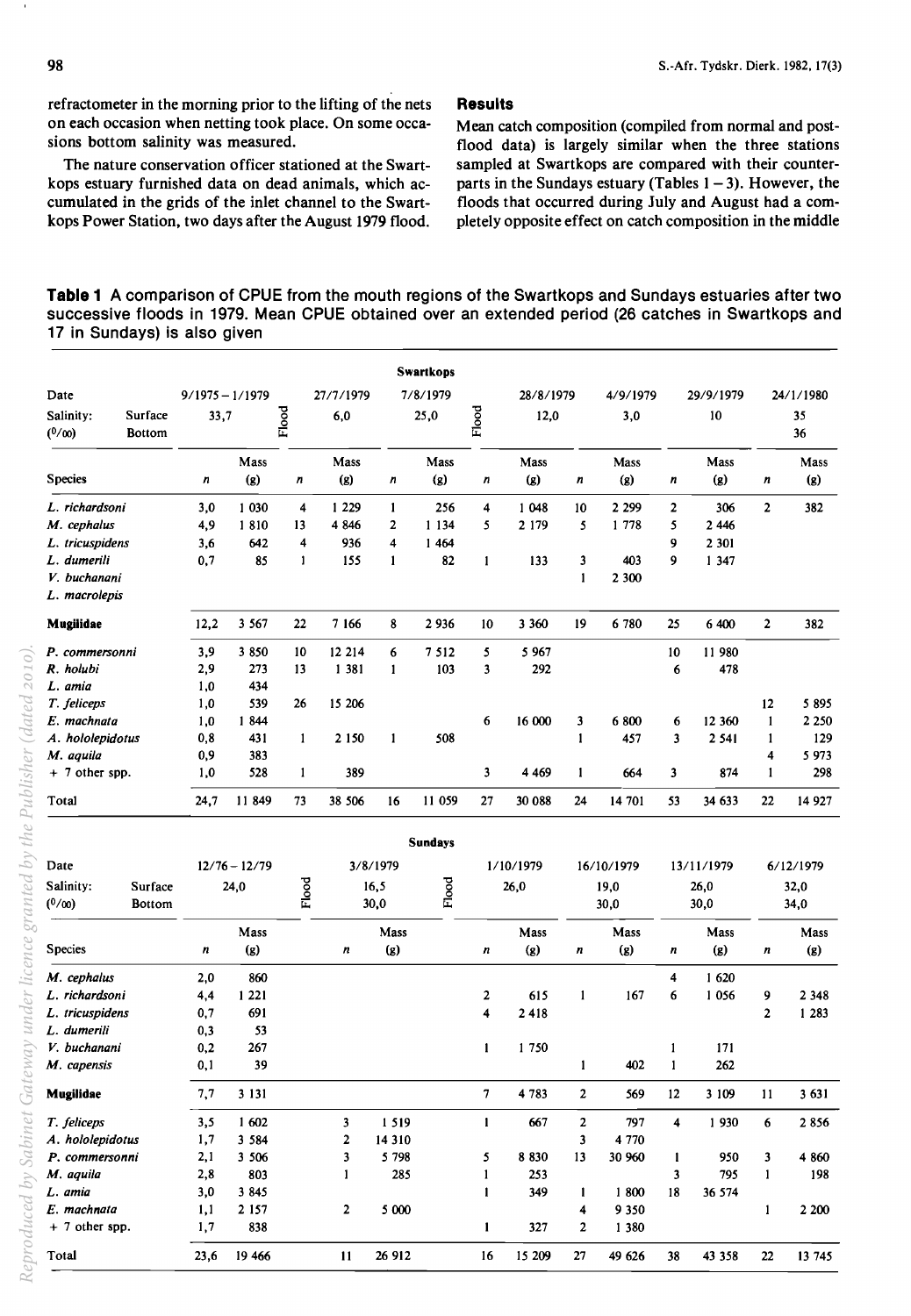and upper regions of the two estuaries. In the Swartkops estuary, mullet numbers increased markedly, whereas in the Sundays, minimal numbers were taken in the catches after the floods.

Separate consideration of Tables  $1 - 3$  gives clearer understanding of the effects of floods on the individual fish species in the different regions of the estuary. In the mouth region of the Swartkops estuary one week after the July flood in 1979, mullet numbers, especially *Mugi/ cephalus,* were more than double the mean value found over an extended period (Table 1). *Pomadasys commer*sonni also increased after the first flood and was sporadically present when later catches were made. Despite the considerably reduced salinities after the floods (Table

**Table 2 A** comparison of CPUE from the middle regions (Station 2) of the Swartkops and Sundays estuaries after two successive floods in 1979. Mean CPUE obtained over an extended period (9 catches in Swartkops and 16 in Sundays) is also given

| Date                                               |     | $9/1975 - 1/1979$   |             |                  | 27/7/1979    |                  | 7/8/1979    |       |                         | <b>Swartkops</b><br>28/8/1979 |    | 4/9/1979       |         | 29/9/1979                |                  | 9/11/1979    |                  | 11/12/1979  |                         | 24/1/1980   |
|----------------------------------------------------|-----|---------------------|-------------|------------------|--------------|------------------|-------------|-------|-------------------------|-------------------------------|----|----------------|---------|--------------------------|------------------|--------------|------------------|-------------|-------------------------|-------------|
| Salinity: Surface<br>(0/00)<br><b>Bottom</b>       |     | 27,9                | Flood       |                  | 0            |                  | 5           | Flood |                         | 0                             |    | 0              |         | $\bf{0}$                 |                  | 24           |                  | 28          |                         | 30          |
| <b>Species</b>                                     | n   | Mass<br>(g)         |             | $\boldsymbol{n}$ | Mass<br>(g)  | $\boldsymbol{n}$ | Mass<br>(g) |       | n                       | Mass<br>(g)                   | n  | Mass<br>(g)    | n       | Mass<br>(g)              | $\boldsymbol{n}$ | Mass<br>(g)  | $\boldsymbol{n}$ | Mass<br>(g) | $\boldsymbol{n}$        | Mass<br>(g) |
| L. richardsoni                                     | 1.6 | 511                 |             | 36               | 6862         | 7                | 2 5 6 5     |       | 41                      | 12 503                        | 21 | 5 633          | 29      | 8936                     | $\overline{2}$   | 1 5 5 4      |                  |             | $\overline{2}$          | 469         |
| M. cephalus                                        | 0,7 | 218                 |             | 20               | 6 7 6 3      | $\mathbf{3}$     | 662         |       | $\overline{\mathbf{2}}$ | 470                           | 4  | 706            | 6       | 1854                     | 6                | 2 4 5 5      |                  |             |                         |             |
| L. tricuspidens                                    | 1,0 | 597                 |             | 2                | 314          |                  |             |       | 9                       | 2 2 1 4                       |    |                | 2       | 1 2 8 6                  | 7                | 3 9 9 0      |                  |             |                         |             |
| L. dumerili                                        | 0,4 | 49                  |             | 2                | 294          | 2                | 296         |       | $\overline{2}$          | 204                           | 3  | 416            | 8       | 1 2 3 0                  | $\mathbf{1}$     | 234          |                  |             | 1                       | 138         |
| V. buchanani                                       | 0,2 | 351                 |             | 1                | 881          | 1                | 1 570       |       |                         |                               |    |                | 1       | 1 430                    |                  |              |                  |             |                         |             |
| M. capensis                                        |     |                     |             |                  |              |                  |             |       | 3                       | 2 0 8 7                       |    |                |         |                          |                  |              |                  |             |                         |             |
| Mugilidae                                          | 3,9 | 1 7 2 6             |             |                  | 61 15 114 13 |                  | 5 0 9 3     |       | 57                      | 17 478                        | 28 | 6755           | 46      | 14 736                   | - 16             | 8 2 3 3      |                  |             | 3                       | 607         |
| P. commersonni                                     | 8,6 | 5 3 2 3             |             |                  |              |                  |             |       | 15                      | 7475                          |    |                | 6       | 9 4 7 5                  | 7                | 4811         | 5                | 2 18 6      |                         |             |
| R. holubi                                          | 2,2 | 206                 |             |                  |              |                  |             |       | $\mathbf{1}$            | 44                            |    |                |         |                          |                  |              |                  |             | 5                       | 278         |
| L. amia                                            | 1,7 | 774                 |             |                  |              |                  |             |       |                         |                               |    |                |         |                          | 3                | 4899         |                  |             | 1                       | 43          |
| T. feliceps                                        | 4,8 | 2853                |             |                  |              |                  |             |       |                         |                               |    |                |         |                          |                  |              |                  |             | 16                      | 16 049      |
| E. machnata                                        | 1,2 | 1 579               |             |                  |              | $\mathbf{1}$     | 2 650       |       | $\mathbf{1}$            | 612                           |    |                |         |                          | 3                | 6 800        |                  | 2 5 8 0     |                         |             |
| A. hololepidotus                                   | 0,6 | 1 303               |             |                  |              | 5                | 7 083       |       | 9                       | 4 1 5 5                       | 1  | 433            | 3       | 1075                     | 1                | 407          |                  |             | 2                       | 337         |
| P. indicus                                         | 1,1 | 635                 |             |                  |              |                  |             |       |                         |                               |    |                |         |                          |                  |              |                  |             |                         |             |
| S. mossambicus                                     |     |                     |             |                  |              |                  |             |       |                         |                               |    |                | 8       | 7885                     |                  |              |                  |             |                         |             |
| C. carpio                                          |     |                     |             |                  |              |                  |             |       |                         |                               |    |                |         |                          |                  |              | 1                | 692         |                         |             |
| $+ 7$ other spp.                                   | 1,6 | 1 2 6 5             |             |                  |              | $\mathbf{1}$     | 106         |       | 2                       | 115                           | 2  | 122            |         |                          |                  |              | 1                | 434         | 2                       | 1 2 5 0     |
| Total                                              |     | 25,7 15 664         |             |                  | 61 15 114    |                  | 20 14 932   |       | 85                      | 29 879                        | 31 | 7310           |         | 63 33 171                |                  | 30 25 150    | 8                | 5 8 9 2     | 29                      | 18 5 64     |
|                                                    |     |                     |             |                  |              |                  |             |       |                         |                               |    |                |         |                          |                  |              |                  |             |                         |             |
|                                                    |     |                     |             |                  |              |                  |             |       |                         | <b>Sundays</b>                |    |                |         |                          |                  |              |                  |             |                         |             |
| Date                                               |     | $12/1976 - 12/1979$ |             |                  |              | 3/8/1979         |             |       |                         | 7/9/1979                      |    | 1/10/1979      |         | 16/10/1979               |                  |              |                  | 13/11/1979  |                         | 6/12/1979   |
| Salinity: Surface<br>$(0/\infty)$<br><b>Bottom</b> |     |                     | 26,5        |                  | Flood        | 6,5<br>30,0      |             | Flood |                         | 15<br>20                      |    | 16             |         |                          | 16<br>30         |              | 26<br>30         |             |                         | 22<br>23    |
|                                                    |     |                     | Mass        |                  |              |                  | Mass        |       |                         | Mass                          |    |                | Mass    |                          | Mass             |              |                  | Mass        |                         | Mass        |
| <b>Species</b>                                     |     | n                   | (g)         |                  | n            |                  | (g)         |       | n                       | (g)                           |    | n              | (g)     | n                        | (g)              | n            |                  | (g)         | n                       | (g)         |
| M. cephalus                                        |     | 1,0                 | 436         |                  |              |                  |             |       |                         |                               |    |                |         |                          |                  |              |                  |             | 5                       | 2 2 9 4     |
| L. richardsoni                                     |     | 0,9                 | 379         |                  |              |                  |             |       |                         |                               |    |                |         | $\overline{\mathbf{c}}$  | 405              | 6            |                  | 1939        | $\mathbf{1}$            | 592         |
| L. tricuspidens                                    |     | 0,2                 | 146         |                  |              |                  |             |       |                         |                               |    |                |         |                          |                  |              |                  |             | $\mathbf{1}$            | 693         |
| L. dumerili                                        |     | 0.6                 | 107         |                  |              |                  |             |       |                         |                               |    |                |         |                          |                  | 7            |                  | 1 040       | 1                       | 290         |
| M. capensis                                        |     | 0,1                 | 42          |                  |              |                  |             |       |                         |                               |    |                |         |                          |                  | $\mathbf{1}$ |                  | 671         | $\overline{\mathbf{z}}$ | 858         |
| <b>Mugilidae</b>                                   |     | 2,8                 | 1 1 1 0     |                  |              |                  |             |       |                         |                               |    |                |         | $\mathbf{2}$             | 405              | 14           |                  | 3 6 5 0     | 10                      | 4 7 2 7     |
| T. feliceps                                        |     | 6,1                 | 2921        |                  | 18           |                  | 9 9 7 3     |       |                         |                               |    |                |         |                          |                  | $\mathbf{1}$ |                  | 491         | 5                       | 2 7 1 2     |
| A. hololepidotus                                   |     | 2,0                 | 4 6 1 4     |                  | 2            |                  | 22 441      |       | 2                       | 6 770                         |    |                |         | $\overline{2}$           | 5 9 3 9          | 7            |                  | 16 570      | 2                       | 1 2 3 8     |
| P. commersonni                                     |     | 2,3                 | 3 9 5 4     |                  | 6            |                  | 9739        |       |                         |                               |    | 7              | 13 930  | $\overline{\phantom{a}}$ | 14 610           |              |                  |             | 3                       | 4 170       |
| M. aguila                                          |     | 1,3                 | 405         |                  |              |                  |             |       |                         |                               |    | $\overline{2}$ | 418     |                          |                  | 8            |                  | 2 4 2 0     | $\overline{2}$          | 830         |
| L. amia                                            |     | 0,4                 | 498         |                  |              |                  |             |       |                         |                               |    |                |         | $\mathbf{1}$             | 3 3 4 0          | 1            |                  | 424         |                         |             |
| E. machnata                                        |     | 0,9                 | 2 1 5 6     |                  |              |                  |             |       |                         |                               |    | $\mathbf{1}$   | 2 3 8 0 | 3                        | 7890             | 3            |                  | 7 0 5 0     |                         |             |
| M. cyprinoides                                     |     |                     |             |                  | 1            |                  | 1 2 5 0     |       |                         |                               |    |                |         |                          |                  |              |                  |             |                         |             |
| + 11 other spp.                                    |     | 2,4                 | 552         |                  | 1            |                  | 24          |       | $\mathbf{2}$            | 438                           |    | $\mathbf{1}$   | 246     |                          |                  |              |                  |             | 6                       | 867         |
| Total                                              |     |                     | 18,3 16 210 |                  | 28           |                  | 43 427      |       | 4                       | 7 208                         |    | 11             | 16 992  | 15                       | 32 184           | 34           |                  | 30 605      | 28                      | 14 544      |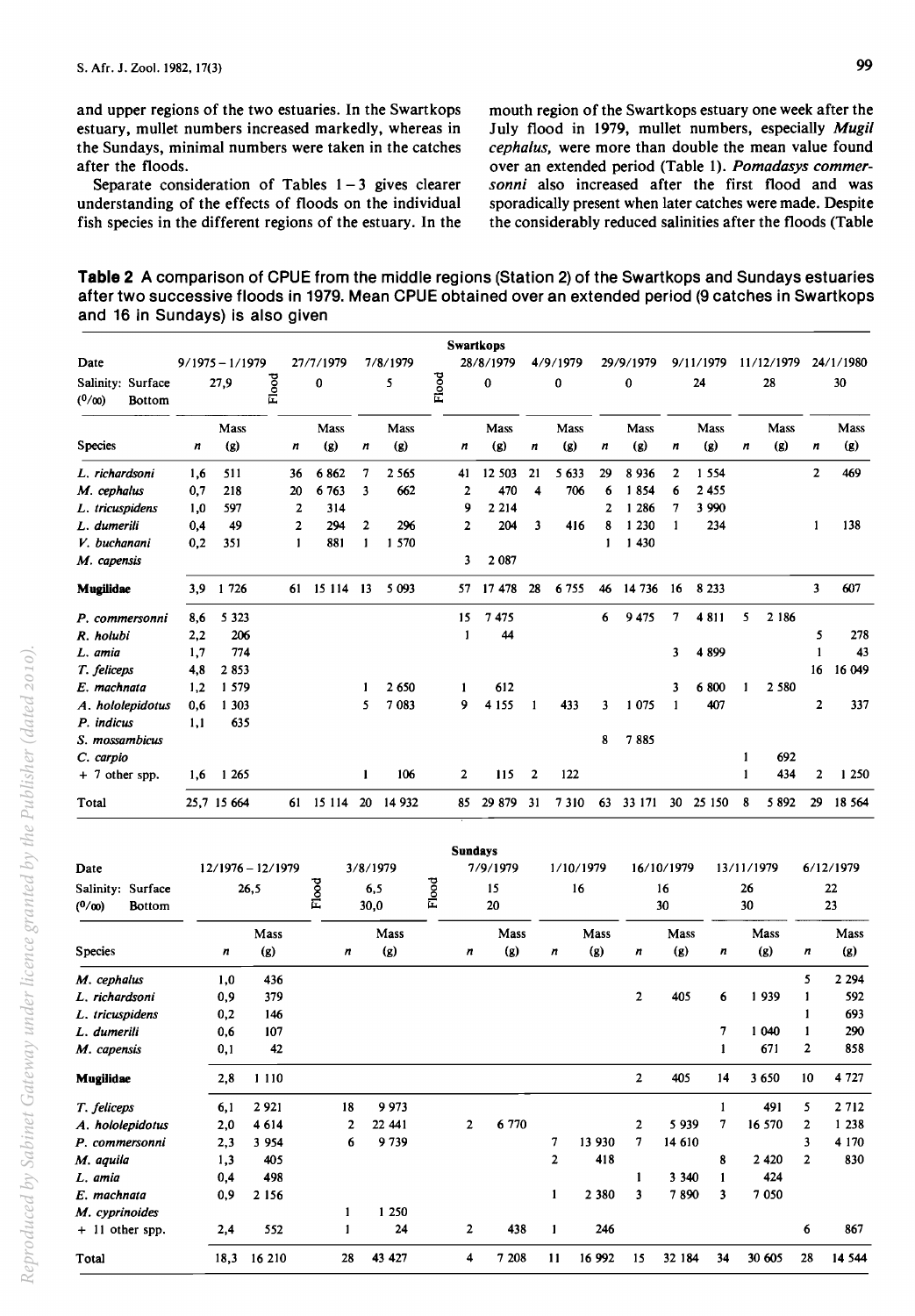1), catch composition in general was not greatly affected in the mouth region of the Swartkops.

The effect of the floods on the fish population was completely different in the Sundays estuary. No mullet were caught at Station 1 (Table 1) two weeks after the first flood but they appeared in more or less normal numbers in later catches. Abundance of other species was little affected ex- 'cept for a drastic increase in the number of *P. commersonni* in October 1979 and of *Lichia amia* in November 1979. This could not be ascribed to the flood conditions. *Lichia amia* increases in eastern Cape estuaries during November (unpubl. data) whereas *P. commersonni* can show considerable fluctuations from month to month (Table 1 and Marais 1981).

At Station 2 in the middle regions of the Swartkops estuary, numbers of fishes of the family Mugilidae, especially *Liza richardsoni,* showed a large increase after the two floods (Table 2). Their numbers remained high until five months after the first flood. Only mulllet were caught a week after the first flood but one and a half weeks later, *Monodactylus falciformis, Elops machnata* and *Argyrosomus hololepidotus* also appeared in the net. A large number (15) of *Pomadasys commersonni* were caught a week after the second flood (Table 2). The freshwater

**Table 3 A** comparison of CPUE from the upper regions (Station 3) of the Swartkops and Sundays estuaries after two successive floods in 1979. Mean CPUE obtained over an extended period (15 catches in Swartkops and 18 in Sundays) is also given.

|                                                         |                                 |                                                                                                                                        |                      |                                               |                                                                 |                   |                       |                                                                     |                              |             |                                                                             |                  |                                                                           |                                                           |                                                                                      | 24/1/1980                                                                                                                                   |
|---------------------------------------------------------|---------------------------------|----------------------------------------------------------------------------------------------------------------------------------------|----------------------|-----------------------------------------------|-----------------------------------------------------------------|-------------------|-----------------------|---------------------------------------------------------------------|------------------------------|-------------|-----------------------------------------------------------------------------|------------------|---------------------------------------------------------------------------|-----------------------------------------------------------|--------------------------------------------------------------------------------------|---------------------------------------------------------------------------------------------------------------------------------------------|
|                                                         | Flood                           |                                                                                                                                        | 0                    |                                               | 0                                                               |                   |                       | 0                                                                   |                              | 0           |                                                                             | 0                |                                                                           | 10                                                        |                                                                                      | 15                                                                                                                                          |
|                                                         | Mass                            |                                                                                                                                        | Mass                 |                                               | Mass                                                            |                   |                       | <b>Mass</b>                                                         |                              | <b>Mass</b> |                                                                             | Mass             |                                                                           | Mass                                                      |                                                                                      | <b>Mass</b>                                                                                                                                 |
| n                                                       | (g)                             | $\boldsymbol{n}$                                                                                                                       | (g)                  | n                                             | (g)                                                             |                   | $\boldsymbol{n}$      | (g)                                                                 | n                            | (g)         | n                                                                           | (g)              | n                                                                         | (g)                                                       | n                                                                                    | (g)                                                                                                                                         |
| 7,0                                                     | 2010                            | 8                                                                                                                                      |                      | 26                                            | 7 516                                                           |                   | 53                    | 13 158                                                              | 42                           | 8 2 3 0     | 60                                                                          |                  | 63                                                                        |                                                           | 9                                                                                    | 1815                                                                                                                                        |
| 2,6                                                     | 886                             |                                                                                                                                        |                      | $\overline{2}$                                | 639                                                             |                   | 10                    | 2 3 4 6                                                             | 9                            | 2 2 1 0     | 21                                                                          |                  | 39                                                                        |                                                           |                                                                                      |                                                                                                                                             |
| 1,7                                                     | 770                             |                                                                                                                                        |                      |                                               |                                                                 |                   |                       |                                                                     |                              |             | $\mathbf{1}$                                                                |                  | 5                                                                         |                                                           |                                                                                      |                                                                                                                                             |
| 0,3                                                     | 37                              |                                                                                                                                        |                      |                                               |                                                                 |                   |                       |                                                                     |                              |             |                                                                             |                  |                                                                           |                                                           |                                                                                      |                                                                                                                                             |
|                                                         |                                 |                                                                                                                                        |                      | $\mathbf{2}$                                  | 884                                                             |                   | 3                     | 1 2 4 2                                                             |                              |             |                                                                             |                  |                                                                           |                                                           |                                                                                      |                                                                                                                                             |
|                                                         |                                 | 8                                                                                                                                      |                      | 30                                            | 9 0 3 9                                                         |                   | 66                    | 16 746                                                              | 51                           |             | 82                                                                          |                  | 107                                                                       |                                                           | 9                                                                                    | 1815                                                                                                                                        |
| 2,7                                                     | 2 9 6 2                         |                                                                                                                                        |                      | $\overline{7}$                                | 9 3 9 7                                                         |                   | 22                    | 24 004                                                              |                              |             | 9                                                                           | 9098             | 15                                                                        | 7341                                                      | 6                                                                                    | 1815                                                                                                                                        |
| 0,9                                                     | 45                              |                                                                                                                                        |                      |                                               |                                                                 |                   |                       |                                                                     |                              |             |                                                                             |                  |                                                                           |                                                           |                                                                                      |                                                                                                                                             |
| 2,1                                                     | 1 2 3 0                         |                                                                                                                                        |                      |                                               |                                                                 |                   |                       |                                                                     |                              |             |                                                                             |                  | $\mathbf{1}$                                                              | 480                                                       | 6                                                                                    | 5 7 9 3                                                                                                                                     |
| 3,7                                                     | 217                             |                                                                                                                                        |                      |                                               |                                                                 |                   |                       |                                                                     |                              |             |                                                                             |                  | $\mathbf{1}$                                                              | 24                                                        | 4                                                                                    | 339                                                                                                                                         |
|                                                         | 2 4 7 9                         |                                                                                                                                        |                      |                                               |                                                                 |                   |                       |                                                                     |                              |             |                                                                             |                  |                                                                           |                                                           | 1                                                                                    | 773                                                                                                                                         |
| 1,7                                                     | 650                             |                                                                                                                                        |                      |                                               |                                                                 |                   |                       |                                                                     |                              |             | 7                                                                           | 7472             | 6                                                                         | 3 7 1 7                                                   | 4                                                                                    | 820                                                                                                                                         |
|                                                         |                                 |                                                                                                                                        |                      | 1                                             | 693                                                             |                   |                       |                                                                     |                              |             |                                                                             |                  |                                                                           |                                                           |                                                                                      |                                                                                                                                             |
|                                                         |                                 |                                                                                                                                        |                      |                                               |                                                                 |                   | 2                     | 3 650                                                               |                              |             |                                                                             |                  |                                                                           |                                                           |                                                                                      |                                                                                                                                             |
|                                                         |                                 |                                                                                                                                        |                      |                                               |                                                                 |                   |                       |                                                                     |                              |             |                                                                             |                  |                                                                           |                                                           | 5                                                                                    | 2 2 2 6                                                                                                                                     |
|                                                         |                                 | 8                                                                                                                                      |                      | 38                                            |                                                                 |                   | 90                    | 44 400                                                              | 51                           |             | 98                                                                          |                  |                                                                           |                                                           | 35                                                                                   | 13 581                                                                                                                                      |
|                                                         |                                 |                                                                                                                                        |                      |                                               |                                                                 |                   |                       |                                                                     |                              |             |                                                                             |                  |                                                                           |                                                           |                                                                                      |                                                                                                                                             |
|                                                         |                                 |                                                                                                                                        |                      |                                               |                                                                 |                   |                       |                                                                     |                              |             |                                                                             |                  |                                                                           |                                                           |                                                                                      | 6/12/1979                                                                                                                                   |
|                                                         |                                 |                                                                                                                                        |                      |                                               |                                                                 |                   |                       |                                                                     |                              |             |                                                                             |                  |                                                                           |                                                           |                                                                                      | 14                                                                                                                                          |
| Surface<br>Salinity:<br>27,5<br>(0/00)<br><b>Bottom</b> |                                 |                                                                                                                                        |                      | 4,0                                           |                                                                 |                   | 24,0                  |                                                                     |                              |             | 25                                                                          |                  |                                                                           | 19                                                        |                                                                                      |                                                                                                                                             |
|                                                         | Mass                            |                                                                                                                                        |                      |                                               |                                                                 |                   | Mass                  |                                                                     |                              |             |                                                                             |                  |                                                                           |                                                           |                                                                                      | Mass                                                                                                                                        |
| n                                                       | (g)                             |                                                                                                                                        | n                    |                                               |                                                                 |                   | (g)                   | $\boldsymbol{n}$                                                    |                              | n           |                                                                             |                  |                                                                           | (g)                                                       | $\boldsymbol{n}$                                                                     | (g)                                                                                                                                         |
| 6,7                                                     | 2 0 6 6                         |                                                                                                                                        |                      |                                               |                                                                 |                   |                       |                                                                     |                              |             |                                                                             |                  |                                                                           |                                                           | $\overline{\mathbf{4}}$                                                              | 2 0 8 2                                                                                                                                     |
| 5,2                                                     | 2 0 63                          |                                                                                                                                        |                      |                                               |                                                                 |                   |                       | $\mathbf{1}$                                                        |                              |             |                                                                             |                  |                                                                           |                                                           |                                                                                      |                                                                                                                                             |
| 2,2                                                     | 3 3 7 1                         |                                                                                                                                        |                      |                                               |                                                                 |                   |                       |                                                                     |                              |             |                                                                             |                  |                                                                           |                                                           | 13                                                                                   | 14 680                                                                                                                                      |
|                                                         | 7500                            |                                                                                                                                        |                      |                                               |                                                                 |                   |                       | 1                                                                   |                              |             |                                                                             |                  |                                                                           |                                                           | 17                                                                                   | 16 762                                                                                                                                      |
|                                                         |                                 |                                                                                                                                        |                      |                                               |                                                                 |                   |                       | 1                                                                   |                              |             |                                                                             |                  |                                                                           |                                                           |                                                                                      |                                                                                                                                             |
|                                                         | 8 0 7 1                         |                                                                                                                                        | 3                    |                                               |                                                                 |                   |                       | 1                                                                   |                              | 6           |                                                                             |                  |                                                                           |                                                           | 2                                                                                    | 1600                                                                                                                                        |
|                                                         |                                 |                                                                                                                                        | 12                   |                                               |                                                                 |                   |                       | 5                                                                   |                              | 1           |                                                                             |                  |                                                                           |                                                           | $\mathbf{1}$                                                                         | 1840                                                                                                                                        |
|                                                         |                                 |                                                                                                                                        |                      |                                               |                                                                 |                   |                       |                                                                     |                              | 1           |                                                                             |                  |                                                                           |                                                           | 1                                                                                    | 2 100                                                                                                                                       |
| 0,9                                                     | 240                             |                                                                                                                                        |                      |                                               |                                                                 |                   |                       |                                                                     |                              |             |                                                                             |                  |                                                                           |                                                           |                                                                                      |                                                                                                                                             |
|                                                         |                                 |                                                                                                                                        | 46                   |                                               |                                                                 |                   |                       |                                                                     |                              |             |                                                                             |                  |                                                                           |                                                           |                                                                                      | 22 302                                                                                                                                      |
|                                                         | 1,5<br>2,9<br>3,8<br>2,8<br>0,8 | $12/1975 - 1/1979$<br>24,0<br>11,6 3 703<br>1,5 2 383<br>25,7 13 669<br>$12/1979 - 12/1979$<br>10,7<br>14,1<br>1348<br>2 3 1 8<br>1715 | Flood<br>25,3 21 192 | 27/7/1979<br>1 40 6<br>1 40 6<br>1 40 6<br>31 | 3/8/1979<br>4,0<br>Mass<br>(g)<br>15 5 14<br>5 6 7 9<br>8 7 1 7 | 7/8/1978<br>Flood | 18 129<br>n<br>4<br>4 | <b>Swartkops</b><br>Flood<br><b>Sundays</b><br>7/9/1979<br>$\bf{0}$ | 28/8/1979<br>30 769<br>6 500 | 10          | 4/9/1979<br>1/10/1979<br>Mass<br>(g)<br>372<br>372<br>512<br>2 750<br>7 200 | 10 440<br>10 440 | 29/9/1979<br>16/10/1979<br>8,0<br>Mass<br>(g)<br>15 015<br>2 100<br>2 300 | 12 967<br>6 508<br>534<br>20 009<br>n<br>2<br>4<br>3<br>3 | 9/11/1979<br>13/11/1979<br>10<br>Mass<br>2 7 5 0<br>2 750<br>5 690<br>2 750<br>6 200 | 16 404<br>16 754<br>1 587<br>34 745<br>35 579 130 46 307<br>$\bf 8$<br>21<br>29 910<br>8<br>37 269<br>8<br>10 834<br>19 415<br>12<br>17 390 |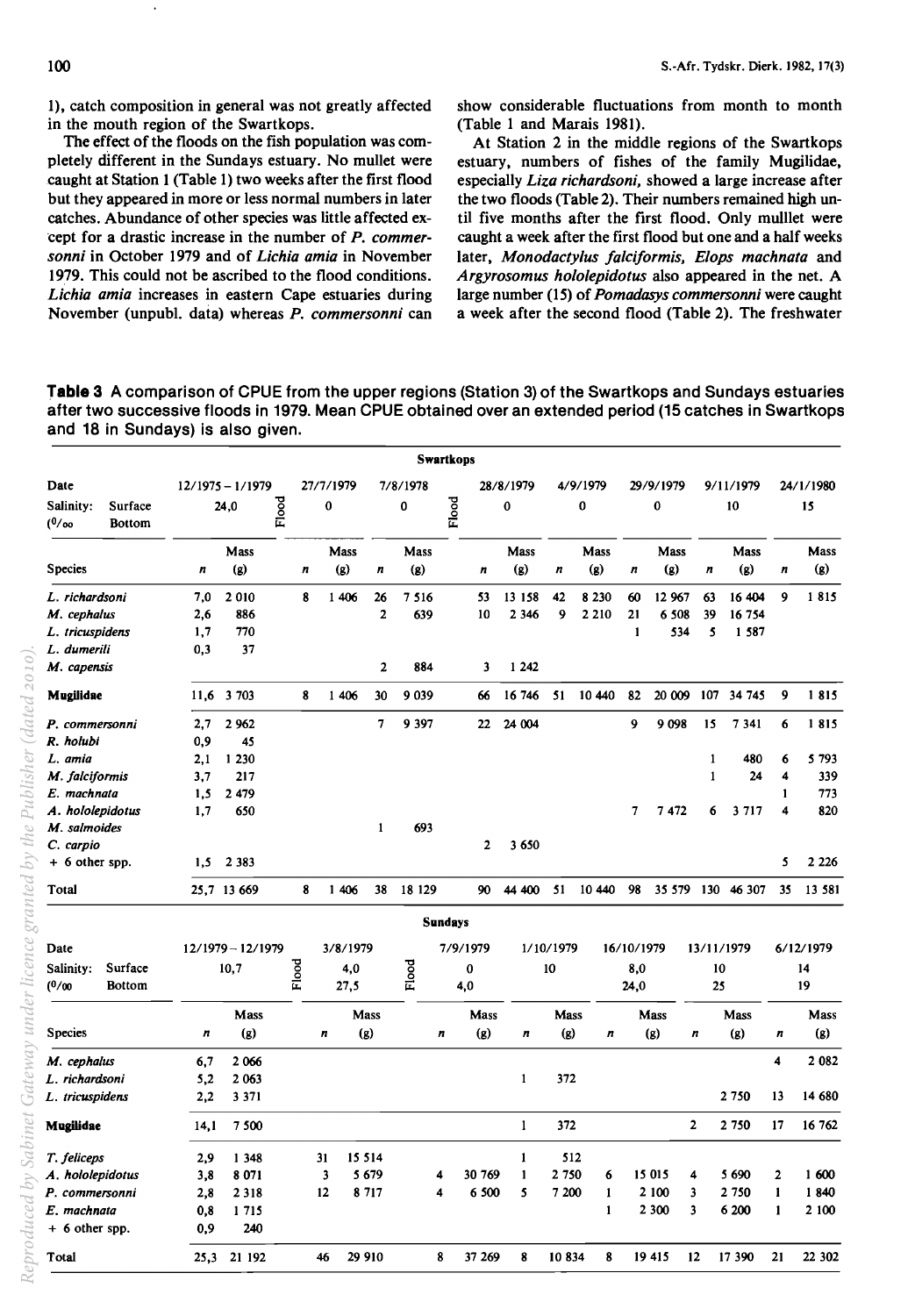| Date:                    |     | 22/8/1981 |                  | 23/8/1981 | 24/8/1981      |                  |  |  |
|--------------------------|-----|-----------|------------------|-----------|----------------|------------------|--|--|
| <b>Species</b>           | n   | mass (kg) | $\boldsymbol{n}$ | mass (kg) | n              | mass (kg)        |  |  |
| Rhabdosargus holubi      | 126 | 7,0       | 188              | 9.5       | 9              | 0.5              |  |  |
| Gilchristella aestuarius | 900 |           | 1 550            |           | 200            |                  |  |  |
| Monodactylus             |     |           |                  |           |                |                  |  |  |
| falciformis              | 15  |           | 26               |           | $\overline{2}$ |                  |  |  |
| <b>Argyrosomus</b>       |     |           |                  |           |                |                  |  |  |
| hololepidotus            | 15  | 4,2       | $\overline{2}$   | 2,5       |                |                  |  |  |
| Pomatomus saltatrix      | 5   | 2,2       | 7                |           | 0              |                  |  |  |
| Solea                    | 6   |           | 17               |           | 4              |                  |  |  |
| Pomadasys                |     |           |                  |           |                |                  |  |  |
| commersonni              | 3   | 7.9       | 18               |           | 11             |                  |  |  |
| Mugilidae                | 16  | 2,2       | 500              |           | 75             |                  |  |  |
| Amblyrhynchotes          |     |           |                  |           |                |                  |  |  |
| honkenii                 | 7   |           | 20               |           | $\overline{2}$ |                  |  |  |
| <b>Hyporhamphus</b>      |     |           |                  |           |                |                  |  |  |
| knysnaensis              |     |           | 17               |           | 3              |                  |  |  |
| Upogebia africana        |     | 23,0      |                  | 20,6      |                | 1,7 <sup>a</sup> |  |  |
| Scylla serrata           | 4   |           | 1                |           | 0              |                  |  |  |
| Sesarma catenata         | 31  |           | 6                |           | 0              |                  |  |  |
| Sepia australis          | 5   | 4,5       | 2                | 1,0       | 0              | $\bf{0}$         |  |  |
| Xenopus laevis           |     |           | 13               |           | 7              |                  |  |  |

**Table 4** Number and mass of animals that accumulated in the grids of the water inlet channel to the Swartkops Power Station after the flood of 21/8/1979

<sup>a</sup>Some removed earlier

species *Sarotherodon mossambicus* and *Cyprinus carpio,*  were caught one and four months after the second flood respectively.

At Station 2 in the Sundays estuary, in contrast to the Swartkops, no mullet were caught until  $21/z$  months after the first flood (Table 2). A larger-than-normal number of sea-catfish, *Tachysurus feliceps*, were caught two weeks after the first flood (3-8-1979) whereas larger-than-normal numbers of *Pomadasys commersonni* were sporadically caught.

As could be expected, the effect of the floods was more severe in the upper regions of the estuaries where the third net was set (Table 3). Abundance of two mullet species, *Liza richardsoni* and *Mugi/ cephalus,* and of spotted grunter, *P. commersonni* increased considerably from about two weeks after the first flood. Two freshwater species, *Micropterus salmoides* and *Cyprinus carpio,* also appeared in the catches. The catch composition at Station 3 was only more or less back to normal six months after the first flood (Table 3) in the Sundays estuary.

Only three mullet were caught in the five-month period after the first flood at Station 3 in the Sundays estuary (Table 3). Other species that normally dominate in the nets like kob, *Argyrosomus hololepidotus,* and spotted grunter were caught regularly but in low numbers. Sea-catfish were abundant in the net, as at Station 2 (Tables  $2 \& 3$ ), two weeks after the flood in July and then just about disappeared from the catches.

Numbers, and in some instances mass, of animals trapped by the grids of the inlet channel to the Swartkops Power Station, are given in Table 4. This table suggests that large numbers of typical estuarine fish like *Rhabdosargus holubi, Pomadasys commersonni, Argyrosomus hololepidotus,* mullet and *Gi/christella aestuarius,* as well as other animals like the blue river crab, *Scylla serrata,*  the mud prawn, *Upogebia africana* and the crab, Sesar*ma catenata* appeared to be stunned by the flood conditions. According to Mr Gilmer, who is in charge of regular grid inspections, more animals accumulated on the grids after the July floods than in August (Table 4). They were, however, not quantified.

# **Discussion**

The extremes of a number of factors may be responsible for changes in abundance of estuarine biota after floods. Day & Grindley (1981) stated that apart from raising the water level and increasing current velocities, floods may have other effects. The increased discharge of the river at first reduces the salinity of the surface waters and then as turbulence increases, the salinity of the bottom layers also decreases and in extreme cases the whole estuary may run fresh to the sea. Rivers in flood usually carry an increased load of silt and when the turbulent water reaches the estuary the water becomes increasingly turbid (Day & Grindley 1981). Day (1981) mentions that sediments that have been sorted and resorted during ten years of natural flow may be completely swept away during a single flood, thus changing the bottom topography of an estuary.

The first and probably major effect of a flood on the estuarine system is the physical removal of animals and plants. As stated by Grindley (1974), most of the estuarine plankton and fishes are swept out to sea during a major flood. This may be especially severe in a channel-like estuary with a narrow intertidal range such as the Sundays River estuary where flushing of the estuary is virtually complete according to Baird & Erasmus (1977). In an estuary such as the Swartkops with a wide food plain, mud flats and *Spartina capensis* beds, the physical effects of a flood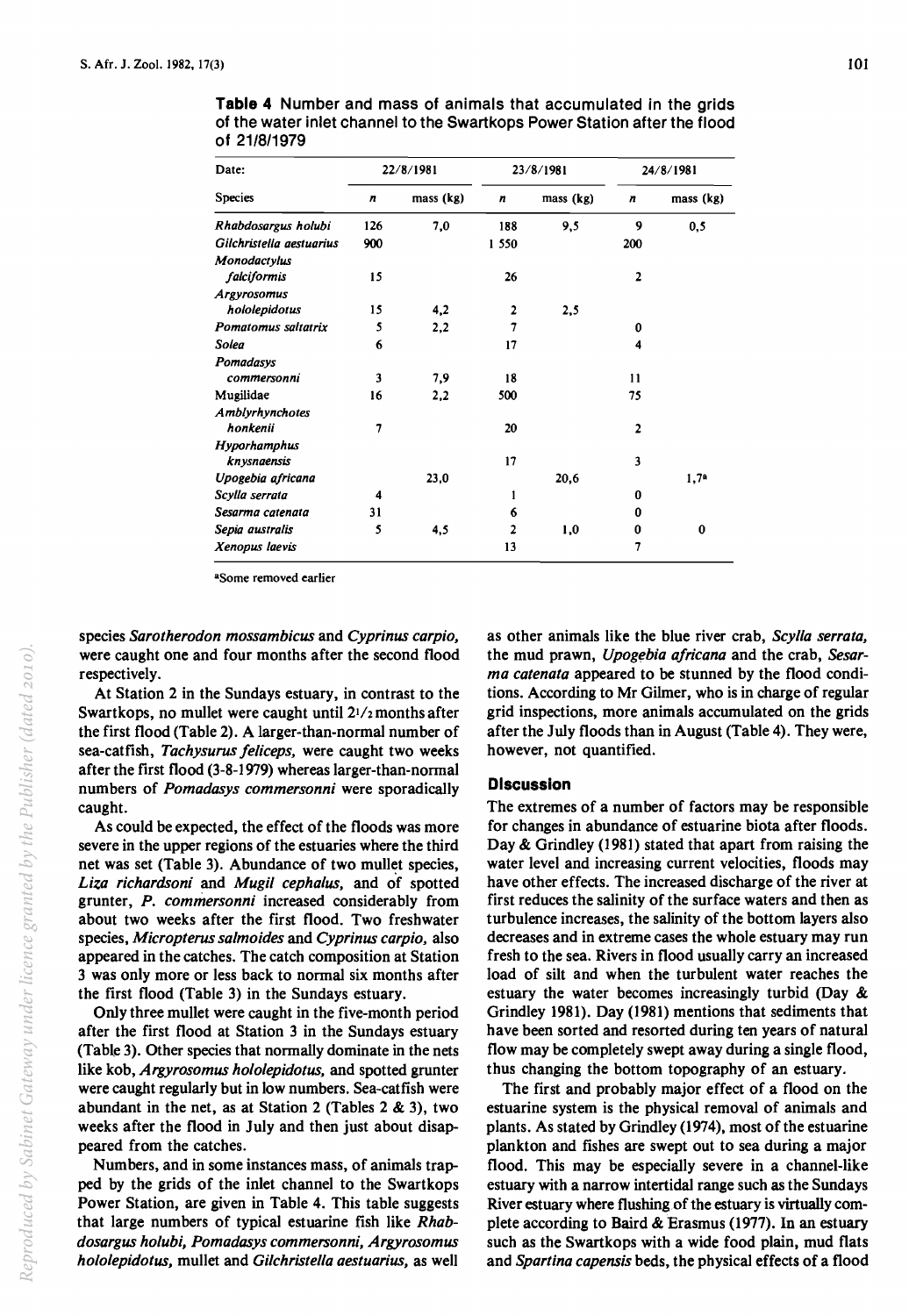Publisher (dated 2010)

will be reduced.

Apart from floods sweeping nekton and plankton out to sea, benthic fauna may also be transported away as the topography of the bottom and banks changes during the flood. Simultaneously, benthic macro- and micro-fauna may be permanently covered by a layer of silt and mud of varying thickness, which could in some instances have a more drastic and longer-lasting effect than flushing, a phenomenon referred to as 'blanketing' by Stephenson, Cook & Raphael (1977). Macnae (1957) mentions an instance in January 1951 when a layer of mud deposited by a flood was probably responsible for the extermination of *Ochaetostoma capense* in the Swartkops estuary. A combination of 'blanketing' and prolonged reduced salinity decimated the bivalves *Macoma litora/is* and *So/en corneus*  in the middle reaches of the Swartkops in 1971 (McLachlan & Grindley 1974). Perkins (1974) reports an instance where floods in Scotland swept bivalves away or buried them too deep for survival. The same floods described in this paper caused smothering of *Zostera capensis* beds together with their *Nassarius kraussianus* populations in the Bushmans estuary (Palmer 1980). Recolonization coincided with habitat recovery and regeneration of Z. *capensis* cover.

A further adverse effect of silt-laden flood waters is interference with oxygen uptake in euryhaline animals well adapted to low-salinity conditions. Animals caught in the grids of the inlet channel to the Swartkops Power Station were either dead or immobilized to such an extent that they were unable to avoid being caught in the grids after the floods in 1979 (Table 4).

Stenohaline animals with limited or no locomotory ability are the first to die after a flood. Day & Grindley (1981) mention that *Parechinus angu/osus,* which normally colonizes the rocks near the mouth of the Kowie estuary, died in thousands when floods reduced salinity to below  $50/\omega$ for a week. There are many records of typical estuarine animals being killed by low-salinity conditions after floods. Floods of September 1975 in the middle regions of Swartkops estuary reduced the population size of *So/en corneus*  by 85% and of *Upogebia ajricana* by *25a/o* (Hanekom, pers. comm.). An account of the effect of seasonal floods of long duration on the fauna and the flora of the Blackwood estuary in Western Australia is given by Hodgkin (1978). The fish population in the estuary was less affected than the benthic fauna. A study of the effect of floods on the ecology of Blackwood estuary, together with evidence from other estuaries, convinced Day & Grindley (1981) that it was not so much the absolute value of minimum salinity which impoverishes the fauna as the duration of the oligohaline conditions. *Reproduced by Sabinet Gateway under licence granted by the Publisher (dated 2010).*

It is often impossible to distinguish whether floods affect fish populations directly or indirectly through a reduction in their natural prey organisms as shown by Longhurst (1957). Tables  $1 - 3$  clearly show that the fish populations, sampled by gill-net, were definitely affected by the July and August floods of 1979 which occurred in both estuaries at the same time. Unfortunately nets could not be set shortly after the floods because of possible damage to the nets by the flood waters and drifting debris.

Catches from the mouth regions of both estuaries after floods (Table 1) differed little from long-term mean values. From Station 2 upwards, flood effects are more evident. The two estuaries also seem to be affected in different ways. Mullet increased considerably after the floods in the middle (Table 2) and upper reaches (Table 3) of the Swartkops estuary after a slight initial decrease in number at Station 3 one week after the first flood. In contrast, not a single mullet was caught at any of the regular sampling sites in the Sundays estuary when nets were first put out after the July flood (Tables  $1 - 3$ ). It took a number of months before their numbers returned to normal. Fish other than mullet, were caught in larger numbers after the floods except at Station I (where only a larger mass was caught).

Consideration of the flood effects on the normal grazing grounds and natural food organisms of the major fish species will contribute to an understanding of these apparently conflicting data. Gill-netting (Marais & Baird I 980a) has shown that the family Mugilidae dominated catches numerically in both the Swartkops and Sundays estuaries. The second most abundant species in the Swartkops estuary (numbers and mass) was the spotted grunter, *Pomadasys commersonni,* followed by the ten-pounder, *E/ops mach nata* in terms of mass. In the Sundays River estuary, sea-catfish, *Tachysurus jeliceps,* was second in abundance numerically, followed by the kob, *Argyrosomus h%/epidotusandP. commersonni(Marais* 1981). In terms of mass, kob dominated the catches in the Sundays estuary (Marais 1981).

Heavy floods, as experienced in 1979, deposited a layer of silt and clay of varying thickness on the sand- and mudbanks of the Swartkops estuary.

It was noticeable in most areas as a thin yellowish layer. Macnae (1957) states that heavy floods tend to clear silt from the Gamtoos estuary while small floods tend to deposit it. The Gamtoos estuary is also channel-like, similar to the Sundays estuary. The increase in abundance of mullet in the Swartkops estuary after a heavy flood is possibly due to the presence of rich silt deposits. On the other hand, their disappearance from the Sundays estuary can probably be ascribed to the removal of silt, clay and colloidal humus with the bottom sediment during severe floods. Reddering (pers. comm.) found that severe floods remove the sediment down to the erosion base, which stretches from Station 3 to the mouth, in the Sundays estuary. The nutritious upper layer of the benthos accumulates in an estuary when fresh water, carrying suspended silt, clay and colloidal humus, mixes with salt water under more normal conditions over a long period of time (Day 1981). Motile benthic diatoms and diatoms attached to sediment particles of varying but specific size ranges, together with detritus, form the bulk of food items consumed by *Liza richardsoni, Liza dumerili* and *Mugi/ cepha/us* (Macnae 1957; Masson & Marais 1975). *Liza tricuspidens,* more dominant in the upper reaches of the Sundays estuary (Marais 1981), feeds mainly on filamentous algae, fibrous matter and bits of larger aquatic plants (Masson & Marais 1975). Plants growing alongside the estuary in the upper reaches were considerably damaged by the flood waters in 1979.

The considerable increase in sea-barbels and spotted grunter one week after the July 1979 flood (Table I), could probably be accounted for by the presence of large numbers of *Upogebia ajricana* in the water column. Mud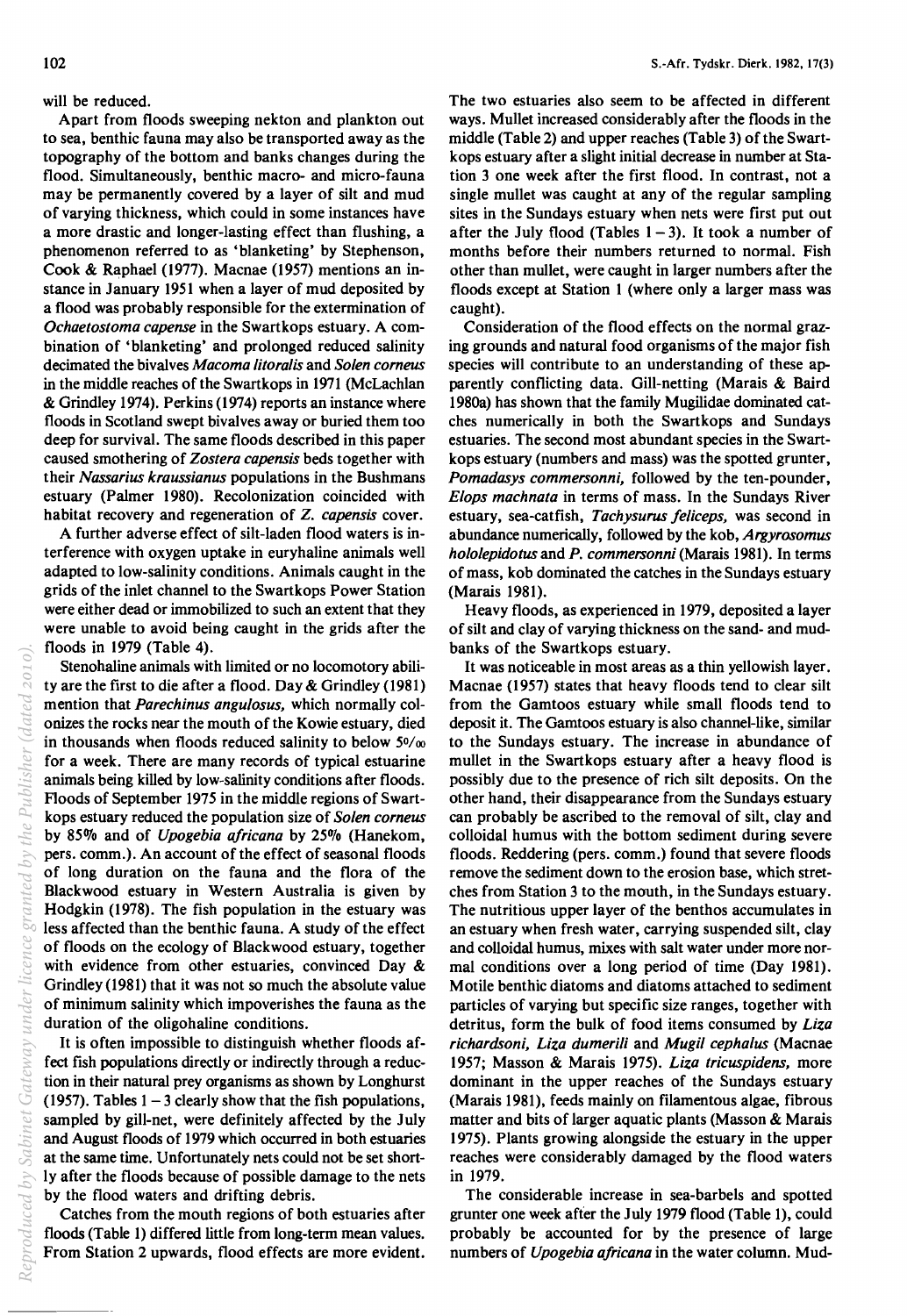prawns may be seen swimming around in water of reduced salinity after floods. Many dead animals are also found on the high water mark during such conditions. Table 4 also substantiates the fact that mud-prawns may be present in the water column after floods. Unfortunately no counts were made of animals that accumulated in the inlet channel grids after the July flood. Specimens of *Pomadasys commersonni* caught at Station 1 in the Swartkops estuary had up to 14 mud-prawns in their stomachs. Some sea-catfish consumed up to  $40$ , comprising  $9\%$  of their body mass. Van der Westhuizen & Marais (1977) showed that *Upogebia ajricana* is the most important food item of spotted grunters in Swartkops estuary and Marais (1981) mentions that sea-catfish take mud-prawns regularly, but they have never been found to consume more than  $2 - 3$  at a time.

*Tachysurus jeliceps* also fed opportunistically on *U. ajricana* at Stations 2 and 3 in the Sundays estuary after the first flood which probably explains the large numbers caught at Stations 2 (18, Table 2) and 3 (31, Table 3). They consumed mud-prawns comprising up to 10% of their body mass at these stations. *Pomadasys commersonni* did not consume similar numbers of mud-prawns in the Sundays estuary as in the Swartkops estuary.

A similar increase in the number of food items in fish stomachs was not found after the second flood. Only at Station 3 in the Swartkops estuary, where the gill-net was set opposite a sandy beach where *Callianassa kraussi*  dominates the macro-benthos, were up to 41 C. *kraussi*  (33 g) found in *Pomadasys commersonni* stomachs. The large number of spotted grunters (22) caught there at the time suggests that sand-prawns too were probably more available than normally (Table 3,  $28 - 8 - 1979$ ). An analysis of anglers' catch data from the Swartkops estuary by Marais & Baird (1980b) revealed that *P. commersonni*  catches showed seasonal peaks during the times of high rainfall whereas lowest numbers were caught during the dryer months. It is suggested that spotted grunters are attracted by increased food availability (most likely during and just after floods) and become available for line catching when the effect of the floods on their prey organisms declines.

The abundance of *Argyrosomus hololepidotus* changed little in the Sundays estuary after the floods, probably because of the absence of mullet, one of its main prey items (Whitfield & Blaber 1978; Marais 1981). On the other hand their numbers increased at Stations 2 and 3 in the Swartkops estuary (Tables  $2 \& 3$ ) where most mullet were caught, especially after the second flood. Contrary to expectations, no mullet were found in kob stomachs, although some stomachs contained unidentifiable remains of larger fish which could have been mullet. *Gilchristella aestuarius* turned up regularly in kob stomachs in both estuaries, being especially common in kob caught in the Swartkops estuary (Stations 2 and 3) where up to 28 were found in one stomach.

Major floods have a considerable effect on the fish population depending on the severity of the flood, the configuration of the estuary and the extent to which the normal sources of food organisms of the inhabitant fish species are affected. Palmer (1980) found that it took  $5^{1}/2$  months before the benthic gastropod *Nassarius kraussianus* 

recolonized a mud-bank after severe floods in July and August 1979 had annihilated most of the population in the Bushmans estuary. Recolonization depended on environmental recovery, notably *Zostera capensis* regeneration. In the middle and upper regions of the Swartkops and Sundays estuaries it took approximately  $5 - 6$  months before fish populations returned to 'normal' pre-flood composition (July and August 1979).

### **Acknowledgements**

Grateful acknowledgement is paid to the University of Port Elizabeth and the Department of Environmental Affairs for financial support; Miss M. Maree for drawing the figures, Mrs A.J. Gerber for typing and Prof. D. Baird for critically reading the manuscript.

#### **References**

- BAIRD, D. & ERASMUS, T. 1977. Notes on the ecology of three eastern Cape estuaries. Internal report, Univ. Port Elizabeth.
- BOLTT, G. & HEEG, J. 1975. The osmoregulation of three grapsoid crab species in relation to their penetration of an estuarine system. *Zool. afr.* 10: 167 - 182.
- DAY, J.H. 1981. Sediments, turbidity and light penetration. In: Estuarine ecology with particular reference to Southern Africa. ed. Day, J.H. pp. 45-56. A.A. Balkema, Cape Town.
- DAY, J.H. & GRINDLEY, J.R. 1981. Ecosystem and environmental constraints. In: Estuarine ecology with particular reference to Southern Africa. ed. Day, J.H. pp. 345 - 372. A.A. Balkema, Cape Town.
- FORBES, A.T. 1973. An unusual abbreviated larval life in the estuarine burrowing prawn *Callianassa kraussi. Mar. Bioi.*   $22: 361 - 365.$
- GRINDLEY, J.R. 1974. Estuarine ecology. Report on the Swartkops River basin. *Port Elizabeth City Eng.* 2: 1-17.
- HILL, B.J. 1967. Contributions to the ecology of the anomuran mud prawn *Upogebia a/ricana* (Ortmann). Ph.D. thesis, Rhodes University, Grahamstown.
- HILL, B.J. 1979. Biology of the crab *Scylla serrata* (Forskal) in the St Lucia system. *Trans. R. Soc.* S. *Afr.* 44: 55 -62.
- HILL, B.J. 1981. Adaptations to temperature and salinity stress in southern African estuaries. In: Estuarine ecology with particular reference to South Africa, ed. Day, J.H. pp. 187 -196. A.A. Balkema, Cape Town.
- HODGKIN, E.P. 1978. An environmental study of the Blackwood River estuary, Western Australia. Dept. Conserv. Envir., Perth.
- LONGHURST, A.R. 1957. The food of the commercial demersal fish of a West African estuary. J. *Anim. Ecol.* 3: 51-61.
- MACNAE, W. 1957. The ecology of the plants and animals in the intertidal regions of the Swartkops estuary near Port Elizabeth, South Africa. *J. Ecol.* 45: 113 - 313, 361 - 387.
- MARAIS, J.F.K. 1976. Comparative studies on the nutritional ecology of mullet in the Swartkops estuary. Ph.D. thesis, University of Port Elizabeth.
- MARAIS, J.F.K. 1981. Seasonal abundance, distribution and catch per unit effort by gill-nets of fishes in the Sundays estuary. S. *Afr.* J. *Zool.* 16: 144-150.
- MARAIS, J.F.K. & BAIRD, D. 1980a. Seasonal abundance, distribution and catch per unit effort of fishes in the Swartkops estuary. S. *Afr.* J. *Zool.* 15: 55 -71.
- MARAIS, J.F.K. & BAIRD, D. 1980b. Analysis of anglers' catch data from the Swartkops estuary. S. *Afr.* J. *Zool.* 15: 61-65.
- MASSON, H. & MARAIS, J.F.K. 1975. Stomach content analysis of mullet from the Swartkops estuary. *Zool. afr.* 10: 193 – 207.
- McLACHLAN, A. & ERASMUS, T. 1974. Temperature tolerance and osmoregulation in some estuarine bivalves. Zool. afr. 9:  $1 - 13$ .
- McLACHLAN, A & GRINDLEY, J.R. 1974. Distribution of macrobenthic fauna of soft substrata in the Swartkops estuary, with observations on the effect of floods. Zool. afr. 9: 211-233.
- PALMER, C.G. 1980. Some aspects of the biology of *Nassarius kraussianus* (Dunker) (Gastropoda: Prosobranchia: Nassariidae) in